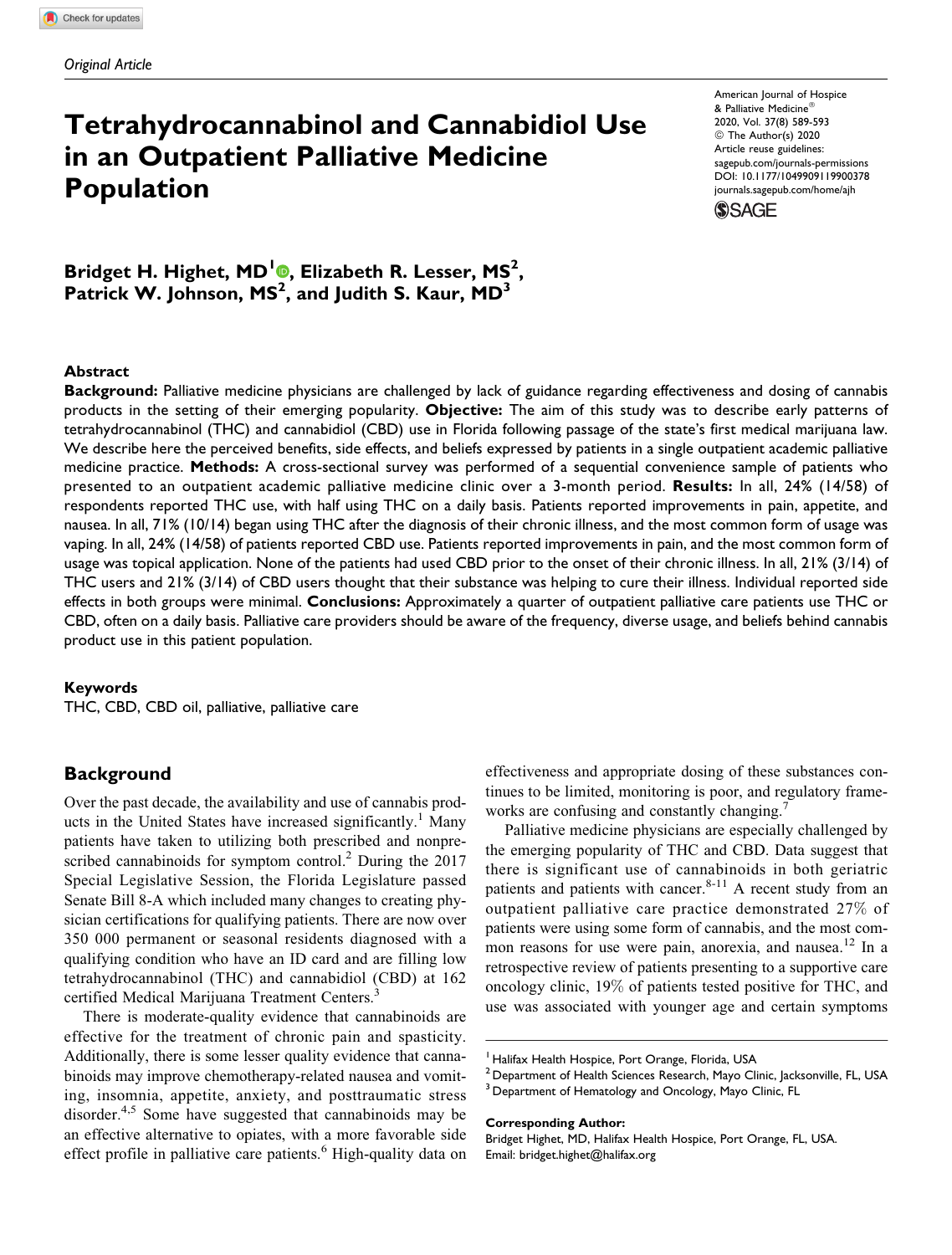including poor appetite, dyspnea, fatigue, insomnia, anxiety, and depression.<sup>13</sup> Data are limited on the side effects and method of use of cannabis products in palliative care patients.

Several studies have demonstrated that patients desire information about cannabis from their primary care physicians and oncologists.<sup>8,14</sup> Despite this, physicians report limited knowledge and poor comfort level counseling on these medications.14,15 This is further complicated by the lack of clarity regarding the content of available cannabis products. In a recent study evaluating labeling of online purchased CBD products, 26% contained less CBD than labeled, and 21% contained THC.<sup>16</sup>

The aim of this study was to better characterize manner of use and perceived symptom benefits of cannabis products in palliative care patients. Limited data are available regarding side effects, method of usage, and perceptions of cure. The study also aimed to investigate the use of CBD specifically in palliative care patients, which has not yet been described to our knowledge.

# Methods

#### Study Design

We performed a cross-sectional survey of a sequential convenience sample of patients who presented to the outpatient palliative medicine service at Mayo Clinic in Jacksonville, Florida, from February through April 2018.

## Setting

The outpatient palliative care service at the Mayo Clinic in Jacksonville, Florida, sees approximately 1100 patients annually. This includes visits seen in the primary palliative medicine clinic as well as the supportive care oncology clinic in which a duo of boarded medical oncologist and palliative medicine physician is embedded.

## Participants

Fifty-eight patients from Mayo Clinic completed a survey regarding their experience with THC and/or CBD in managing their chronic illness. Eighteen patients reported using THC or CBD and 40 did not. The survey consisted of 12 specific questions regarding THC and 9 specific questions regarding CBD which intended on summarizing length, frequency, and method of substance use.

## Study Procedures

Trained desk staff were asked to present patients with a survey upon appointment arrival. Patients were provided a sealable envelope and were asked to place completed surveys in a locked box following the end of their visit. Study was approved by the institutional review board as exempt due to anonymized, voluntary data.

Table 1. Demographics of Survey Respondents.<sup>a</sup>

| <b>Patient Characteristics</b>   | n (%)     |
|----------------------------------|-----------|
| Age                              |           |
| $30$                             | 1(1.7)    |
| $31 - 50$                        | 2(3.4)    |
| $51 - 70$                        | 34 (58.6) |
| >71                              | 19(32.8)  |
| No response                      | 2(3.5)    |
| Reason for palliative care visit |           |
| Cancer                           | 37 (63.8) |
| Lung disease                     | 7(12.1)   |
| Heart disease                    | 7(12.1)   |
| Other                            | 16(27.6)  |
| Prescribed opiates               |           |
| Yes                              | 35(60.3)  |
| Nο                               | 23 (39.7) |
| THC and CBD use                  |           |
| THC                              | 14(24.1)  |
| <b>CBD</b>                       | 14(24.1)  |
| Both THC and CBD                 | 10(17.2)  |

Abbreviations: CBD, cannabidiol; THC, tetrahydrocannabinol.

 ${}^{\rm a}$ N = 58.

## Statistical Analysis

All continuous variables were summarized with median and range, while categorical variables were summarized with frequency and percentage. The Wilcoxon rank-sum test was used to compare age at the time of the survey, and the Pearson chisquare test was used to compare proportional differences in the patients' reasons for their palliative care visit between those who reported using THC or CBD and those who did not. All tests were 2-sided, and  $P$  values <.05 were considered statistically significant. Due to low frequency among the 4 groups of patients, multiple comparison statistical tests regarding CBD or THC use and outcomes were not performed. With respect to THC usage and outcomes, patients who only used CBD had no record of THC usage and were not included among the THCspecific subanalysis. A similar situation occurred regarding patients who used THC only with no record of CBD usage. All statistical analysis was performed in R Statistical Software (version 3.4.2; R Foundation for Statistical Computing, Vienna, Austria).

## Results

Patient age and reason for palliative care visit are summarized in Table 1 for the 58 survey participants. The overall median age was 67 years, where the youngest patient was 23 years and the oldest was 97 years. In all, 63.8% (37/58) of patients were visiting palliative care for cancer as a diagnosis. There was a trending difference in age between those who reported not using THC or CBD and those who did  $(P = .065)$ . Users of both CBD and THC were younger with a median age of 61 years (range: 23-97 years). There were no major differences in specific reason for the palliative care visit among patients ( $P \geq .20$ ).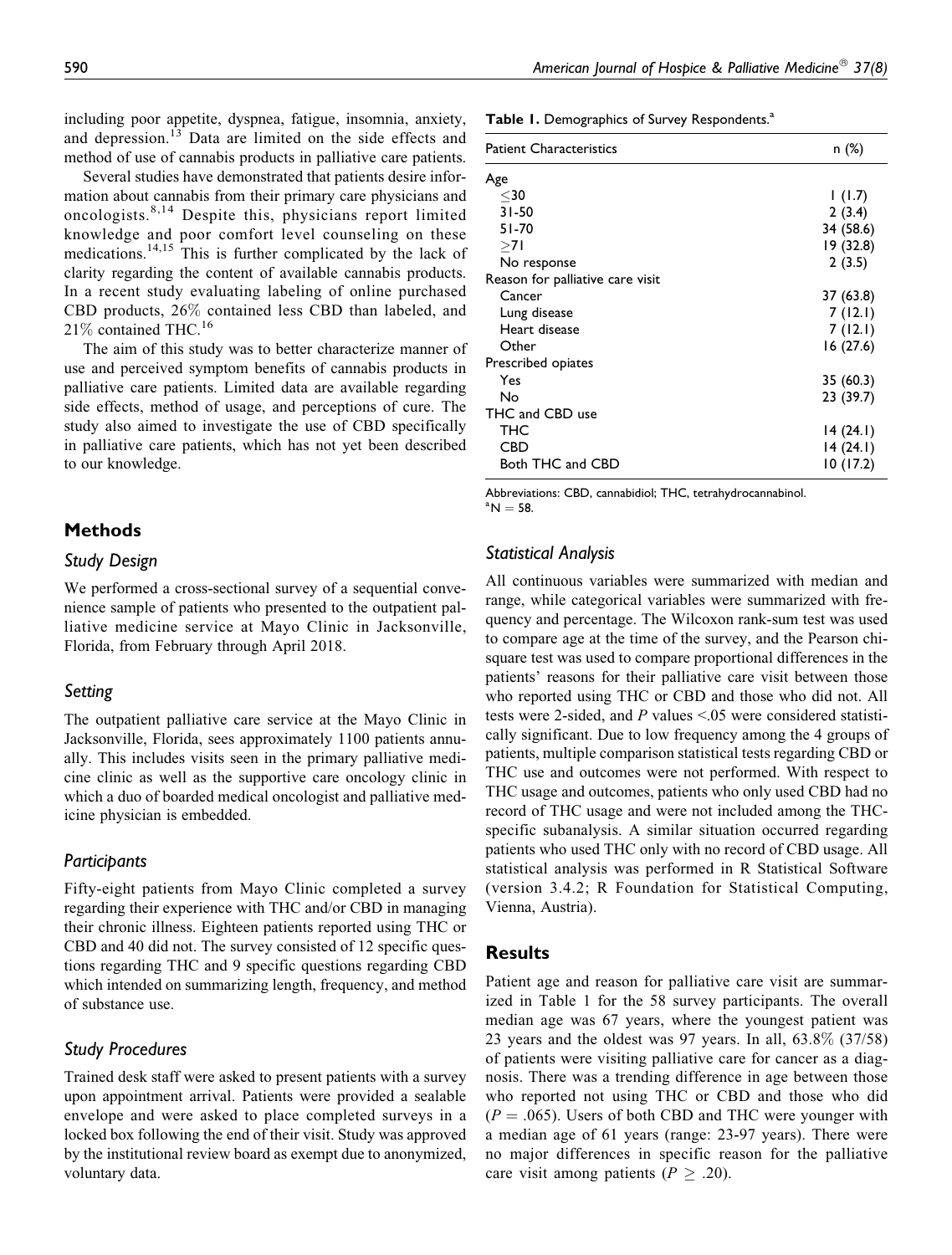Table 2. Description of THC Use.<sup>a</sup>

| <b>THC Use</b>                          | n (%)      |
|-----------------------------------------|------------|
| Prescribed opiates?                     |            |
| No                                      | 4(28.6)    |
| Yes                                     | 10(71.4)   |
| Onset of use                            |            |
| Before disease                          | 4 (28.6)   |
| After disease                           | 10(71.4)   |
| Registration card for medical marijuana |            |
| No                                      | 6(42.9)    |
| Yes                                     | 7(50.0)    |
| No response                             | 1(7.1)     |
| Frequency of use                        |            |
| Daily                                   | 7(50.0)    |
| Weekly                                  | 2(14.3)    |
| Monthly                                 | (7.1)      |
| Rarely                                  | 2(14.3)    |
| No response                             | 2(14.3)    |
| Method                                  |            |
| Smoke                                   | 3(21.4)    |
| Vape                                    | 5(35.7)    |
| Drink                                   | 1(7.1)     |
| Eat                                     | 1(7.1)     |
| Other <sup>b</sup>                      | 7(50.0)    |
| Symptoms improved                       |            |
| No                                      | 0(0.0)     |
| Yes                                     | 14 (100.0) |
| Help cure illness                       |            |
| No                                      | 10(71.4)   |
| Yes                                     | 3(21.4)    |
| No response                             | (7.1)      |

Abbreviation: THC, tetrahydrocannabinol.

 $\mathrm{^a N} = 14.$ 

<sup>a</sup>N = 14.<br><sup>b</sup>Other uses of THC were listed as pill form, oil form, and sublingual.

# Usage and Outcomes of THC

Answers regarding THC usage are summarized in Table 2. In all, 24% (14/58) of the population reported using THC, and 71% (10/14) of patients who expressed using THC were prescribed opiates for pain. In all,  $29\%$  (4/14) of patients were using THC prior to the start of their chronic illness, and the median age first use was 20 (range: 14-28) years. Half of patients who use THC report having a Florida registration card for medical marijuana.

Seven (50%) of 14 patients reported using marijuana on a daily basis. The most common form of usage was vaping. All patients reported that marijuana improves their symptoms. In all, 57% (8/14) of THC users reported improvements in pain, 50% (7/14) reported improvements in appetite, and nausea was improved in  $43\%$  (6/14) of patients. The overall median score assigned to how well marijuana helps improve symptoms was 6 (range: 5-9) classified as between moderate to significant improvement. Of the patients,  $21\%$  (3/14) felt that THC was helping cure their illness;  $36\%$  (5/14) of patients reported side effects in the setting of THC use, but there was not specific side effect that was reported by more than 1 patient.

Table 3. Description of CBD Use.<sup>a</sup>

| <b>CBD Use</b>            | n (%)     |
|---------------------------|-----------|
| Prescribed opiates        |           |
| No                        | 5(35.7)   |
| Yes                       | 9(64.3)   |
| Onset of use              |           |
| Before disease            | 0(0.0)    |
| After disease             | 14 (100)  |
| Frequency of use          |           |
| Daily                     | 6(42.9)   |
| Weekly                    | 4(28.6)   |
| Monthly                   | 0(0.0)    |
| Rarely                    | 3(21.4)   |
| No response               | (7.1)     |
| Method                    |           |
| Vape                      | 3(21.4)   |
| Spraying under the tongue | 5(35.7)   |
| Eating edibles            | 1(7.1)    |
| Pills                     | 3(21.4)   |
| Topical                   | 5(35.7)   |
| Symptoms improved         |           |
| No                        | 3(21.4)   |
| Yes                       | 10(71.4)  |
| No response               | 1(7.1)    |
| Help cure illness         |           |
| No                        | 10 (71.4) |
| Yes                       | 3(21.4)   |
| No response               | 1(7.1)    |

Abbreviation: CBD, cannabidiol.

 $^{\circ}N = 14.$ 

# Usage and Outcomes of CBD

Answers regarding CBD usage are summarized in Table 3. In all, 24% (14/58) of the population reported using CBD. None of the patients had used CBD prior to the onset of their disease, and 43% (6/14) of patients who took CBD reported daily use. Symptoms mostly improved by CBD were pain in 50% (7/14) of patients, appetite in 29% (4/14) of patients, and insomnia in 29% (4/14) of patients. Median score assigned to how well CBD improves symptoms was 5 (range 1-9) classified as moderate.

Of the patients, 21% (3/14) thought CBD oil was helping cure their illness, and 29% (4/14) reported using CBD together with marijuana to get an enhanced effect. The most common forms of usage were topical application of CBD in  $43\%$  (6/14) of patients and spraying under the tongue in 36% (5/14) of patients, with  $21\%$  (3/14) patients reporting taking pills and 21% (3/14) reporting vaping. One patient was using CBD edibles;  $21\%$  (3/14) patients reported side effects, but no specific side effect was reported by more than 1 patient.

## **Limitations**

This study is exploratory and has several limitations that need be considered. The first is the very small sample size. This limited our ability to identify statistically significant differences between patients who report THC and CBD use versus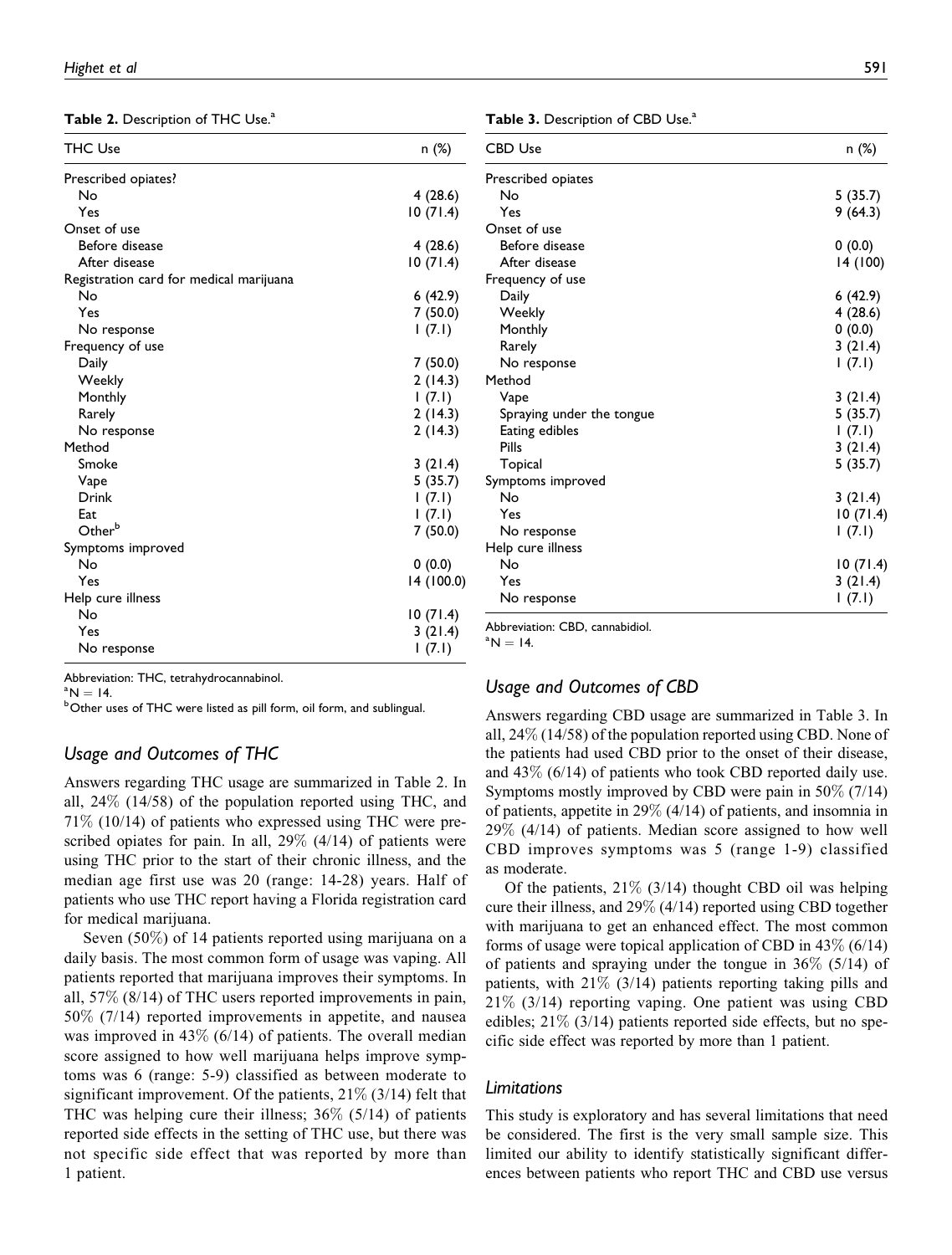those who did not. We also did not have a large enough frequency to substantially test for differences in usage and outcomes between the identified patient groups among THC or CBD users. The second limitation involves nonresponse from survey participants. With the survey soliciting voluntary answers and participation, patients did not always fill out the necessary questions resulting in limited information. Following the passage of the legislation in Florida, it took almost a year to set up dispensaries and provide ID cards to eligible patients. This study represents voluntary data from patients in the first year of the law.

# **Discussion**

Despite its limitations, this survey contributes several important things to the growing available literature regarding cannabis use in palliative care populations. First, to our knowledge, patterns of CBD use have not previously been described in a palliative care patient population. The sale of CBD products is has grown rapidly into a US\$190 million dollar industry last year. Products including CBD range from skin care creams, to coffee, to jelly beans, and there are widely reported benefits ranging from improvements in anxiety and depression to reduction in inflammation and pain. $17,18$ 

About a quarter (24%) of palliative care patients in our survey reported using CBD, and all of these patients initiated usage following their diagnosis; 43% were using it on a daily basis. Patients are using CBD in a variety of ways and reporting improvements in pain, appetite, and insomnia. Usage of CBD is prevalent in our population, and physician awareness of patient perceived benefits may facilitate counseling when questions arise.

Our survey is also important in its assessment of cannabis use in older patients. The median age of THC and CBD users in our survey was 61 years (range: 23-97 years), and only 29% of patients had used THC prior to the onset of their illness. This indicates that older patients are initiating cannabis products later in life. This raises concerns regarding safety, particularly in a patient population prone to increased adverse drug effects and drug interactions.<sup>19</sup> Although one study suggests that cannabis use may actually decrease the frequency of geriatric falls due to potential for decreased reliance on opiates and other prescription medications, further data in this area are warranted.<sup>20</sup> Cannabis use in older patient populations is an important area to focus research, especially when facing an increasingly aging population.<sup>21</sup>

The finding that several patients thought THC and CBD are curing their illness is notable. This might be due to availability of misleading public information regarding curative effects of THC and CBD, despite a lack of evidence to support these claims.<sup>22</sup> Delivery of high-quality palliative care involves seeking to understand the perspective of the person with illness, eliciting their story and attempting to "see" the world as patients do. These data underscore patient beliefs that might be overlooked if not specifically explored. Asking questions regarding the beliefs and values driving the usage of unprescribed substances allows palliative physicians to better understand the patient's framework.<sup>23</sup>

The frequency of initiation of cannabis following the onset of illness in our survey is itself important to note. Only 29% of patients used THC prior to the onset of their illness, and none had used CBD prior to their diagnosis. This helps dispel the myth that patients with chronic illness using cannabis are predominantly previous recreational users and supports the findings of previous studies.<sup>24</sup>

Of note, 43% of patients indicated confidentially that they obtained marijuana through means other than the official state sponsored programs. The "cash-only" business of medical marijuana may inhibit participation in the official dispensaries. Indeed, the Office of Medical Marijuana prominently states on the applications that while this is legal in the state of Florida, it is still illegal federally.

Despite a quarter of palliative care patients using cannabis products, palliative care physicians are challenged with limited evidence to assist in guiding counseling for these patients.<sup>7</sup> Surveys of both oncologists and primary care physicians have demonstrated that physicians feel unequipped to make recommendations regarding cannabis, despite a belief that it can be helpful.<sup>25,26</sup> Palliative physicians likely harbor the same trepidation.

These data are important in reinforcing the importance of further research on clinical efficacy and ideal dosing of these substances. Patients are using these substances frequently, often on a daily basis. The majority of patients reported first starting these products after their diagnosis was made, suggesting these substances are being sought out due to their perceived benefits in chronic illness. Better research will allow us to understand the physiologic effects of these substances. Prior to this, physicians should be aware of the frequency of cannabis use in palliative care populations and inquire not only about the manner of use but also about the beliefs behind the usage.

## Declaration of Conflicting Interests

The authors declared no potential conflicts of interest with respect to the research, authorship, and/or publication of this article.

#### Funding

The authors received no financial support for the research, authorship, and/or publication of this article.

#### ORCID iD

Bridget H. Highet **<https://orcid.org/0000-0002-9064-4736>** 

#### References

1. Jonaki B, Hedden SL, Lipari RN. Administration, Substance Abuse and Mental Health Services Administration. Key substance use and mental health indicators in the United States: Results from the 2017 National Survey on Drug Use and Health (HHS Publication No. SMA 18-5068, NSDUH Series H-53). In: SAMHSA, ed. Center for Behavioral Health Statistics and Quality. Rockville, MD: Center for Behavioral Health Statistics